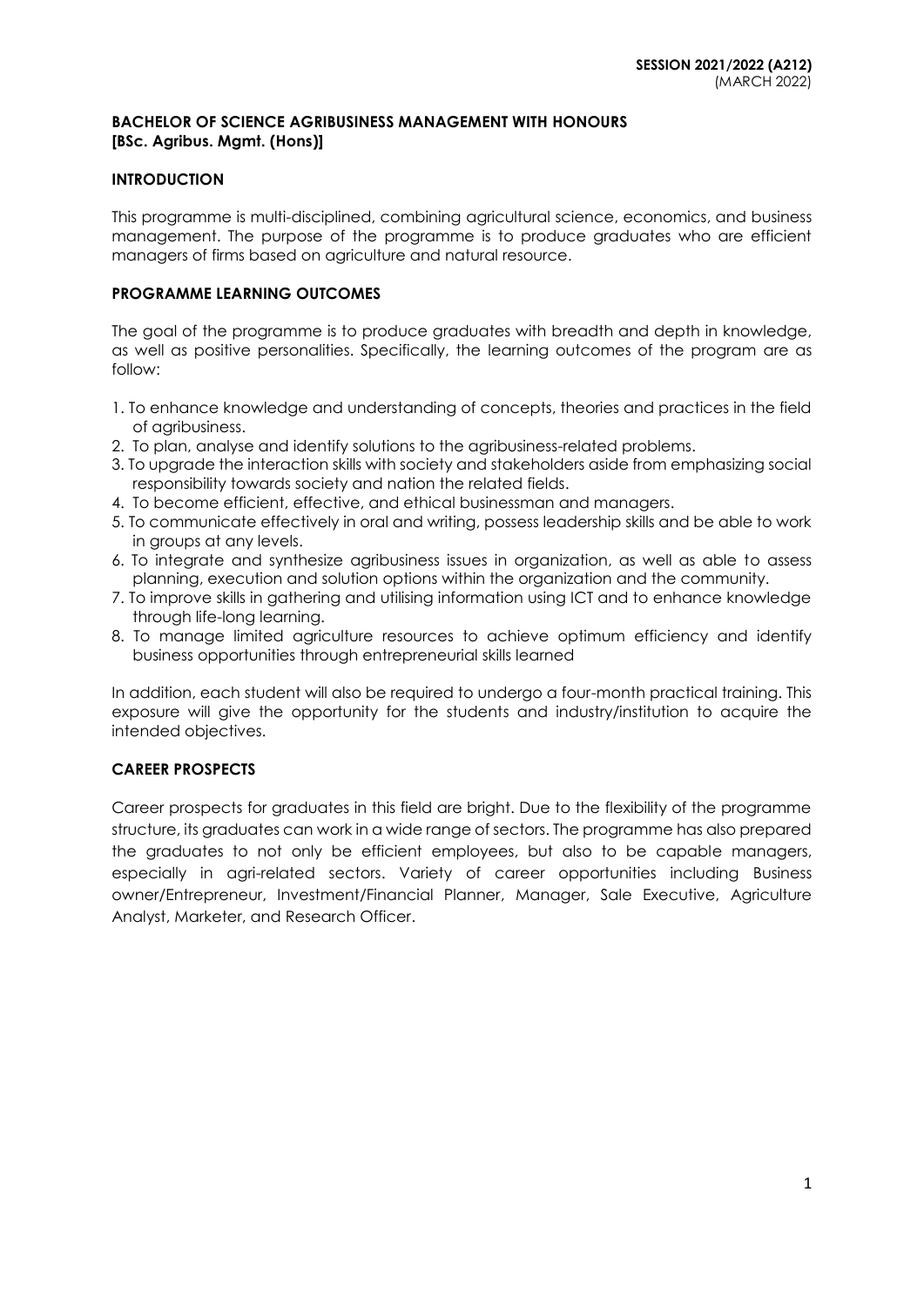#### **DEAN - SCHOOL OF ECONOMICS, FINANCE AND BANKING**

Assoc. Prof. Dr. Bakti Hasan Basri BEc (Hons) (UUM), MEc (Malaya), PhD (Newcastle) E-mail: [bakti@uum.edu.my](mailto:bakti@uum.edu.my)

#### **DEPUTY DEAN ACADEMIC AND INTERNATIONAL - SCHOOL OF ECONOMICS, FINANCE AND BANKING**

Dr. Diara Md. Jadi BBA (Fin)(UUM), MSc. (Insurance & Risk Management)(City Uni.), Pg.Dip (Research Methods)(Uni. of Bradford), PhD (Management)(Uni. of Bradford), CFP Email : [diara@uum.edu.my](mailto:diara@uum.edu.my)

## **DEPUTY DEAN STUDENT AFFAIRS AND ALUMNI - SCHOOL OF ECONOMICS, FINANCE AND BANKING**

Dr. Zalina Zainal BEc (Hons) (UUM), MEc, PhD (UKM) E-mail: [z.zalina@uum.edu.my](mailto:z.zalina@uum.edu.my)

### **DEPUTY DEAN RESEARCH AND INNOVATION - SCHOOL OF ECONOMICS, FINANCE AND BANKING**

Assoc. Prof. Dr. Rasidah Mohd Rashid B.Fin (Hons) (UUM), Master of Commerce (Accounting & Finance) (Macquarie Univ.), DBA (UKM) Email: [m.rasidah@uum.edu.my](mailto:m.rasidah@uum.edu.my)

### **PROGRAMME CHAIR**

Dr. Aznita Samsi BEc (Hons) (UUM), MEc (UPM), PhD (UUM) E-mail: aznita@uum.edu.my

## **PROGRAMME CHAIR**

Dr Nur Marina binti Abd Manap BEc (UUM), MEc (UKM), PhD (UPM) e-mail: nurmarina@uum.edu.my

### **PROFESSOR**

Prof. Dr. Lim Hock Eam BEc (Hons) (UUM), MSc (Univ. College, London), PhD (Monash) E-mail: [lheam@uum.edu.my](mailto:lheam@uum.edu.my)

Prof. Dr**.** Nor' Aznin Abu Bakar BA, MSc (Portland), PhD (Surrey) E-mail: [noraznin@uum.edu.my](mailto:noraznin@uum.edu.my)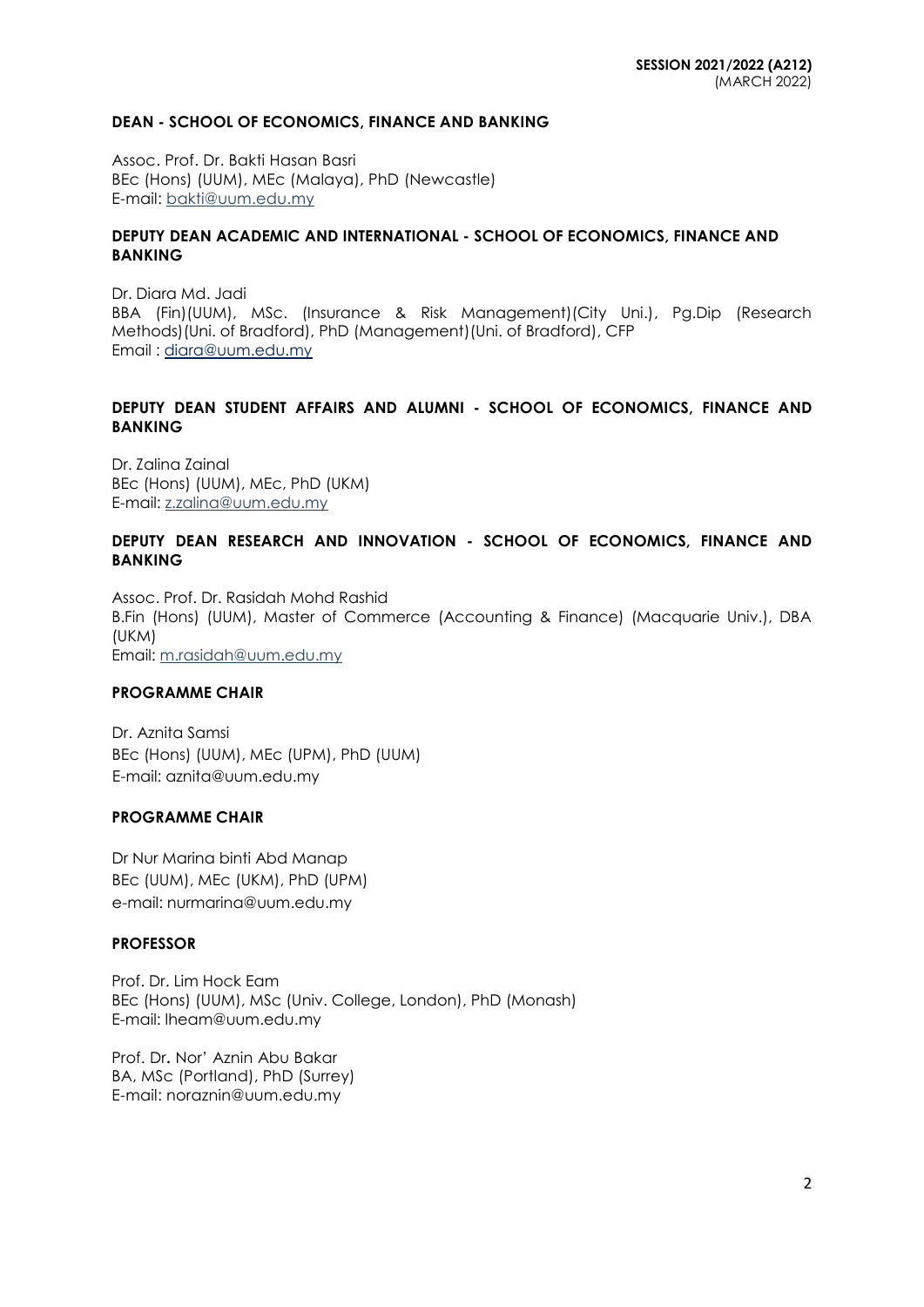Prof. Dr. Roslan B Abdul Hakim B. Agricultural Business (Iowa State), MEc. (UKM), Dip. Econ (Econ. Inst. Colorado), PhD (Wales) E-mail: ahroslan@uum.edu.my

Prof. Dr. Russayani Ismail BEc (Hons) (UIA), MSc, PhD (Exeter) E-mail: [rus1140@uum.edu.my](mailto:rus1140@uum.edu.my)

Prof. Dr. Sallahuddin Hassan Dip. Agric, BSc (Hons) (UPM), MPA (USC), MA (Tennessee), PhD (Malaya), Dip. Econ (Econ. Inst. Colorado), Dip. Penulisan (DBP-PLM) E-mail: [din636@uum.edu.my](mailto:din636@uum.edu.my)

#### **ASSOCIATE PROFESSOR**

Assoc. Prof. Dr. Bakti Hasan Basri BEc (Hons) (UUM), MEc (Malaya), PhD (Newcastle) E-mail: [bakti@uum.edu.my](mailto:bakti@uum.edu.my)

Assoc. Prof. Dr. Cheah Yong Kang B.Soc.Sc. M.Ec.Mgmt. (USM), PhD (Malaya) E-mail: [yong@uum.edu.my](mailto:yong@uum.edu.my)

Assoc. Prof. Dr. Hussin Abdullah Dip. Educ (MPT), BEc, MBA (UKM), PhD (UPM) E-mail: [ahussin@uum.edu.my](mailto:ahussin@uum.edu.my)

Assoc. Prof. Dr. Irwan Shah Zainal Abidin BEc, MEc (Malaya), PhD (UUM) E-mail: [irwanshah@uum.edu.my](mailto:irwanshah@uum.edu.my)

Assoc. Prof. Dr. Mukaramah Harun BEc (Hons) (Malaya), MSc (Portsmouth), PhD (UPM) E-mail: mukaramah@uum.edu.my

Assoc. Prof. Dr. Mukhriz Izraf Azman Aziz BEc (Hons) (UUM), MSc (Lancaster), PhD (UK) E-mail: [mukhriz@uum.edu.my](mailto:mukhriz@uum.edu.my)

Assoc. Prof. Dr. Nor Azam Abdul Razak BSc (Mgmt) (Indiana), MEc (Tsukuba), PhD (Louisiana State) E-mail: [azam@uum.edu.my](mailto:azam@uum.edu.my)

Assoc. Prof. Dr. Norehan Abdullah BA (Maryville Col., Tennessee), MA (Western Illinois), PhD (UKM) E-mail: [norehan@uum.edu.my](mailto:norehan@uum.edu.my)

Assoc. Prof. Dr. Roslina Kamaruddin BSocSc (USM), MEcon. Mgmt (USM), PhD (UKM) E-mail: [roslina\\_k@uum.edu.my](mailto:roslina_k@uum.edu.my)

Assoc. Prof. Dr. Shamzaeffa Samsudin BEc (Hons) (UUM), MSc (York), PhD (East Anglia) E-mail: shamzaeffa@uum.edu.my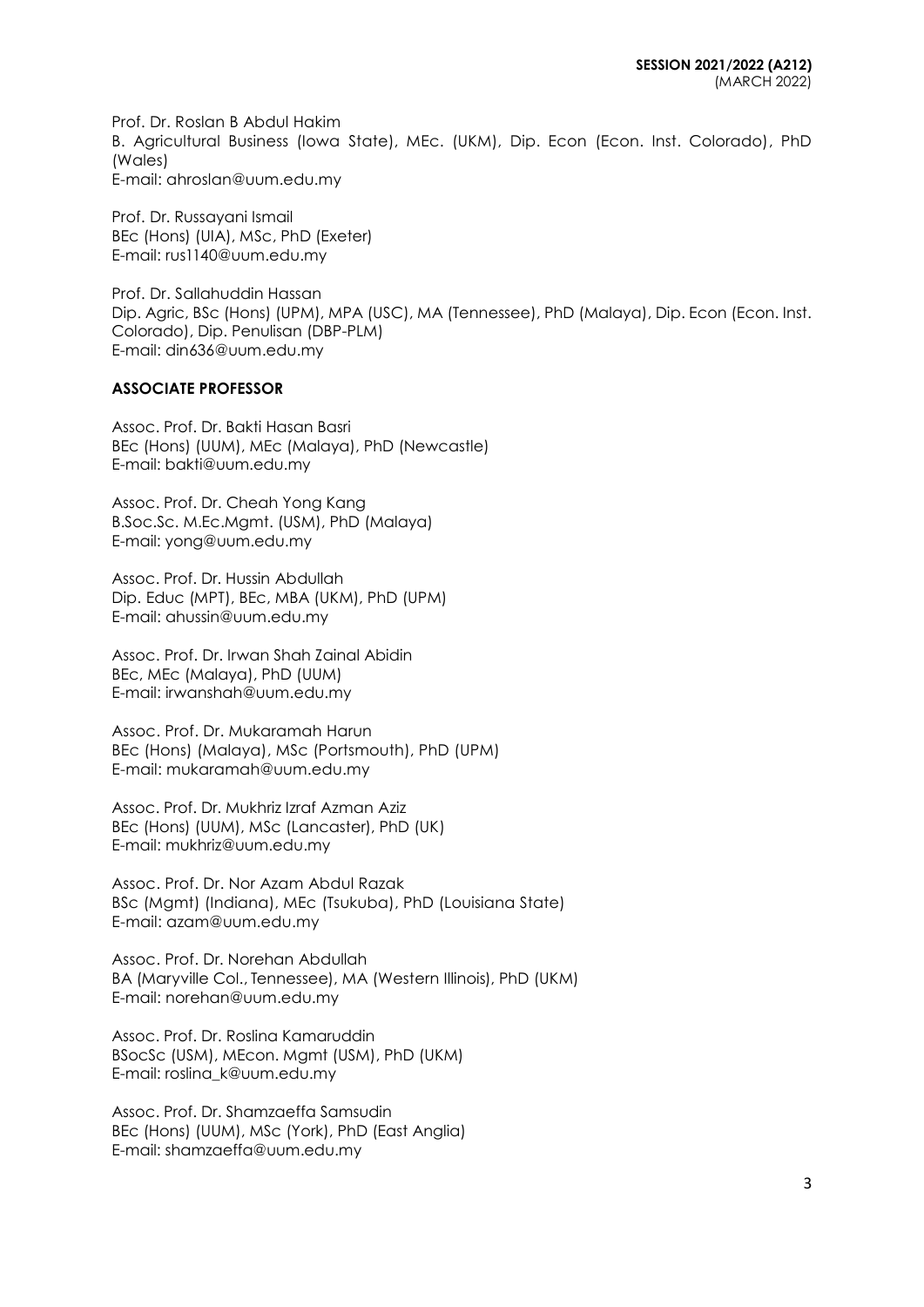Assoc. Prof. Dr. Shazida Jan Mohd Khan BEc (Hons) (UUM), MA (Essex), PhD (Wales) E-mail: [sjmohd@uum.edu.my](mailto:sjmohd@uum.edu.my)

Assoc. Prof. Dr. Shri Dewi a/p Applanaidu BEc (Hons) (UUM), MEc (UKM), PhD (UPM) E-mail: [dewi@uum.edu.my](mailto:dewi@uum.edu.my)

Assoc. Prof. Dr. Siti Aznor Hj. Ahmad BEc (Hons) (UUM), MA (Leeds), Dip.Econ (Econ.Inst. Colorado), PhD (Glasgow) E-mail: siti736@uum.edu.my

Assoc. Prof. Dr. Siti Hadijah Che Mat BEc (Hons) (UUM), MEc (UPM), PhD (UUM) E-mail: [hadijah@uum.edu.my](mailto:hadijah@uum.edu.my)

Assoc. Prof. Dr. Soon Jan Jan BEc (Hons) (UUM), MEc (UPM), MSc (Dec.Sc) (UUM), PhD (Otago) E-mail: soon@uum.edu.my

### **SENIOR LECTURERS**

Dr. Abu Sufian Abu Bakar BEc (Hons), MEc (Malaya), PhD (UKM) E-mail: [sufian@uum.edu.my](mailto:sufian@uum.edu.my)

Dr. Anizah Md. Ali BEc (Hons) (UUM), MEc, PhD (UKM) E-mail: [anizah@uum.edu.my](mailto:anizah@uum.edu.my)

Dr. Azizah Md. Yusof BEc (Hons) (UUM), MEc (UKM), PhD (UUM) E-mail: [azizah@uum.edu.my](mailto:azizah@uum.edu.my)

Che Engku Mansoor Che Engku Ismail BEc (Hons) (UUM), MA (Manchester) E-mail: [mansoor@uum.edu.my](mailto:mansoor@uum.edu.my)

Dr. Mohamad Helmi Hidthiir BEc (Hons) (UUM), MEc (UPM), PhD (USM) E-mail: helmi@uum.edu.my

Dr. Nur Adeelah Binti Che Ahmad Tantowi BSc, Master (Biotechnology) (Penn State), PhD (Biotechnology) (UPM) Email: adeelah.che@uum.edu.my

Dr. Nur Marina binti Abd Manap BEc (UUM), MEc (UKM), PhD (UPM) E-mail: nu[rmarina@uum.edu.my](mailto:marina@uum.edu.my)

Dr. Mohd. Razani Mohd. Jali BSc (Wisconsin-Green Bay), M.U.R.P. (Virginia Tech), PhD (Leeds) E-mail: [razani@uum.edu.my](mailto:razani@uum.edu.my)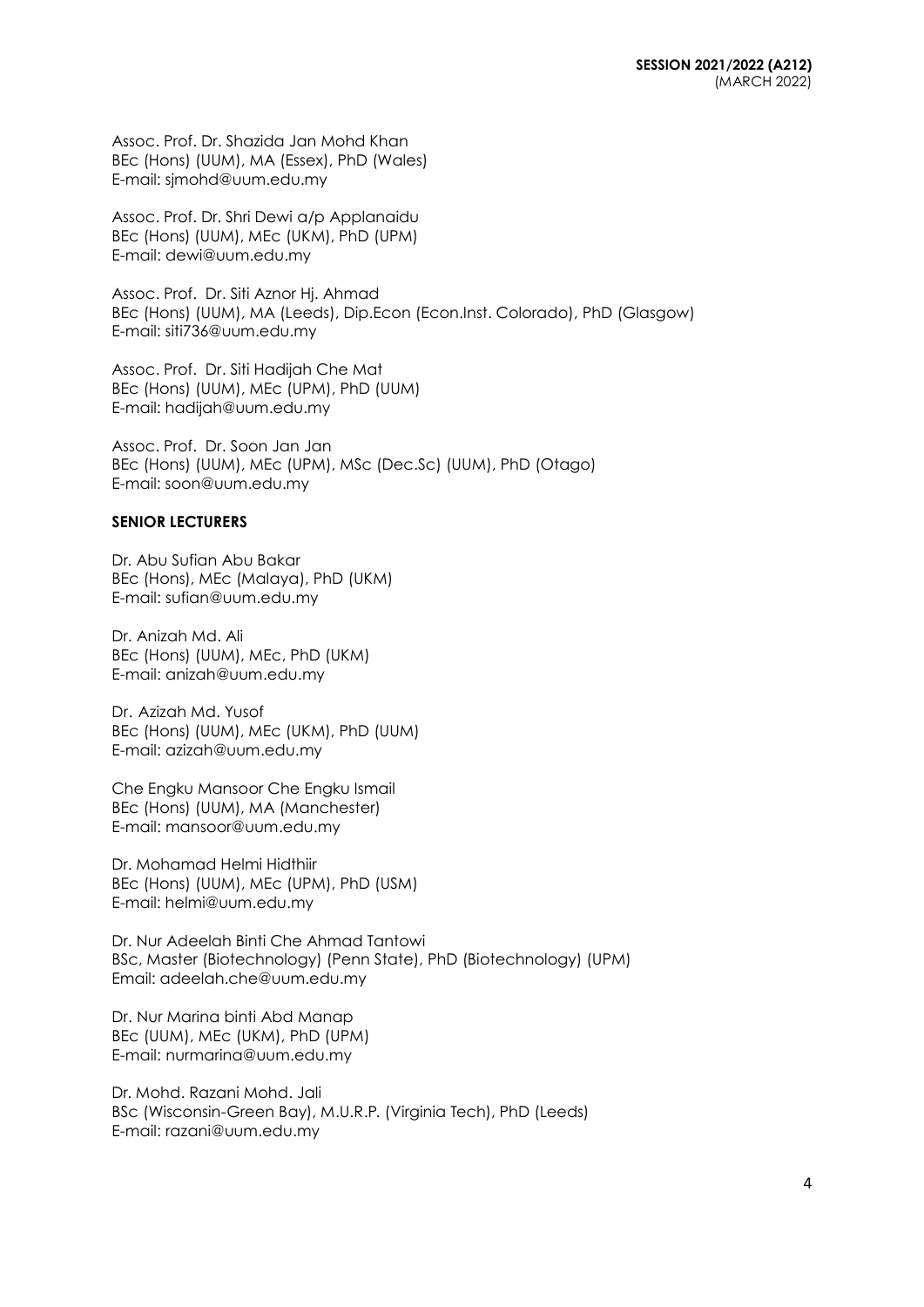Dr. Mohd. Saifoul Zamzuri Noor BEc (Hons), MBA (UKM), PhD (UUM) E-mail: [saifoul@uum.edu.my](mailto:saifoul@uum.edu.my)

Muhammad Ridhuan Bos Abdullah BEc (Hons) (UKM), MEc (UPM) E-mail: [ridhuan@uum.edu.my](mailto:ridhuan@uum.edu.my)

Munzarina Ahmad Samidi BEc (Hons) (UIA), MSocSc (Birmingham) E-mail: [mun761@uum.edu.my](mailto:mun761@uum.edu.my)

Dr. Normizan Bakar BEc (Hons), MEc (Kagoshima), PhD (Waseda) E-mail: [normizan@uum.edu.my](mailto:normizan@uum.edu.my)

Dr. Norzita Jamil BEc (Hons) (UUM), MEc (UPM) E-mail: [norzita@uum.edu.my](mailto:norzita@uum.edu.my)

Rizaudin Sahlan BEc (Hons), MEc (UKM) E-mail: [rizaudin@uum.edu.my](mailto:rizaudin@uum.edu.my)

Dr. Rozana Samah BSc Agribus. Mgmt (UUM), MSc Aqua (UMT), PhD (UUM) E-mail: rozana.samah@uum.edu.my

Dr. Ruhaida Saidon BEc (Hons) (UUM), MEc (UUM), PhD (UPM) Email: ruhaida@uum.edu.my

Dr. Shamsul Bahrain Rawi BSc (San Jose State, California), MSc (York), PhD (Newcastle) E-mail: [shamsul@uum.edu.my](mailto:shamsul@uum.edu.my)

Dr. Tan Bee Wah B.Soc. Sc. (Hons) (USM), M. Soc. Sc. (Economics) (USM), Ph.D. (Economics) (USM) E-mail: tan.bee.wah@uum.edu.my

Dr. Wan Roshidah Fadzim BEc (Hons) (UUM), MEc (UPM), PhD (UUM) E-mail: [wanroshidah@uum.edu.my](mailto:wanroshidah@uum.edu.my)

Dr. Zalina Zainal BEc (Hons) (UUM), MEc, PhD (UKM) E-mail: [z.zainal@uum.edu.my](mailto:z.zainal@uum.edu.my)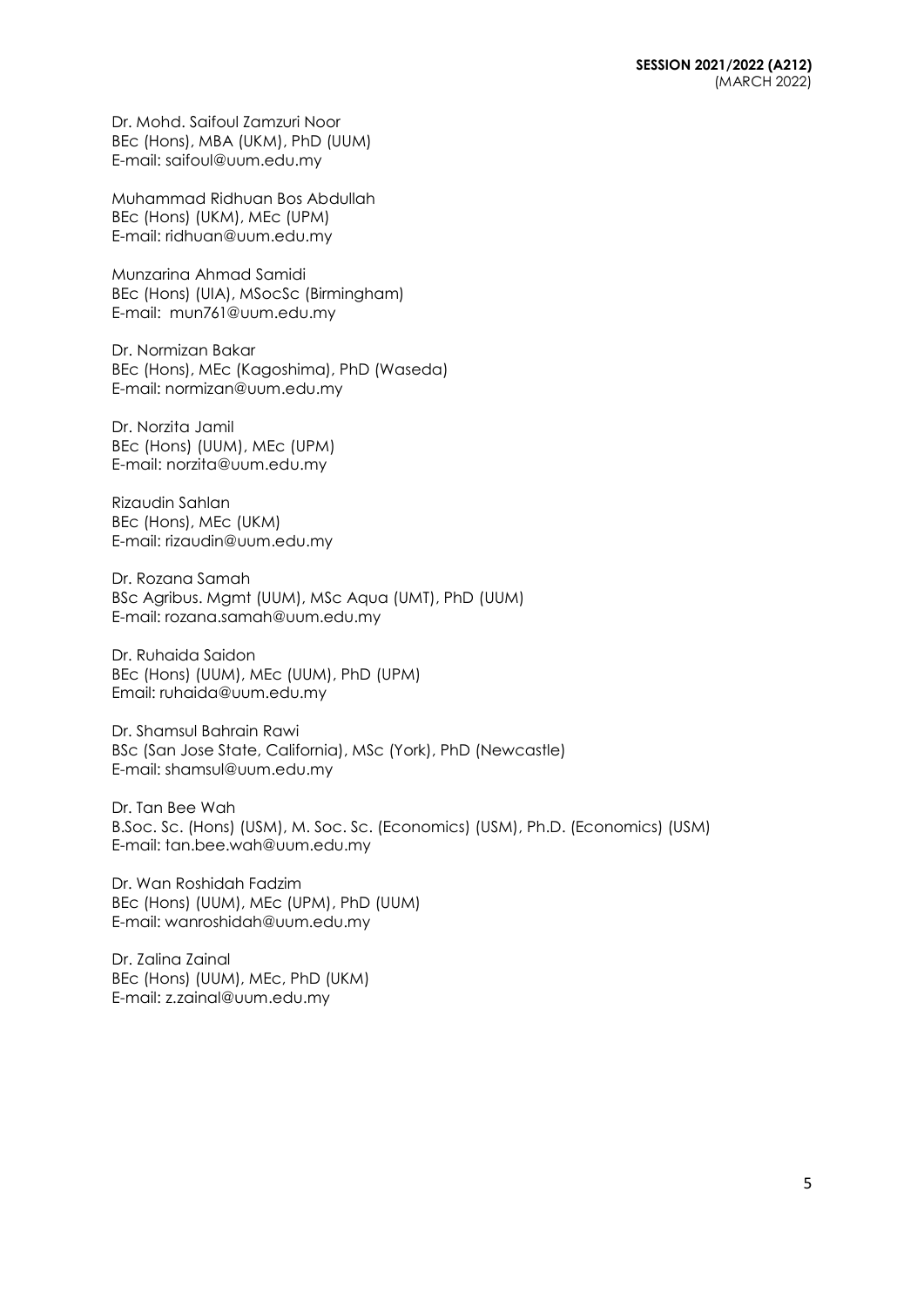#### **LECTURERS**

Amizam Arzemi BEc (Hons) (UUM), MA (Manchester) E-mail: [amiz1112@uum.edu.my](mailto:amiz1112@uum.edu.my)

Asnida Shahidan BEc (Hons) (UUM), MEc (Malaya) E-mail: [asnida@uum.edu.my](mailto:asnida@uum.edu.my)

Dr. Aznita Samsi BEc (Hons) (UUM), MEc (UPM), PhD (UUM) E-mail: [aznita@uum.edu.my](mailto:aznita@uum.edu.my)

Fuad Mohamed Berawi BEc (Hons), MEc (UKM) E-mail: [fuad@uum.edu.my](mailto:fuad@uum.edu.my)

Khairul Anuar Adnan DBS (UiTM), BBA (Banking)(Hons), MBA (UUM) E-mail: khairul71@uum.edu.my

Mahadi Naina Mohamed, P.K.T. BEc (Hons) (UUM), MA (East Anglia) E-mail: [mahadi@uum.edu.my](mailto:mahadi@uum.edu.my)

Mohd. Fahmi Mohd Yusof BSc (Warwick), MBA (UiTM) E-mail: [fahmi@uum.edu.my](mailto:fahmi@uum.edu.my)

Mohd. Faisol Md. Salleh BA (Hons), MA (Concordia) E-mail: [fais908@uum.edu.my](mailto:fais908@uum.edu.my)

Noor Sa'adah Sabudin B.Syariah (Malaya), MSc (UiTM) E-mail: [saadah@uum.edu.my](mailto:saadah@uum.edu.my)

Nor Fadzlin Mohammad Bahar BEc (Hons), MEc (UKM) E-mail: [norfadzlin@uum.edu.my](mailto:norfadzlin@uum.edu.my)

Norzilah Hj. Aziz BEc (Hons) (UKM), MSc (Central Michigan) E-mail: [zilah834@uum.edu.my](mailto:zilah834@uum.edu.my)

Rusmani Musa BEc (Hons), MEc (UKM) E-mail: [rusmani@uum.edu.my](mailto:rusmani@uum.edu.my)

Siti Norliza Jumali BEc (Hons) (UUM), MEc (UPM) E-mail: [jsliza@uum.edu.my](mailto:jsliza@uum.edu.my)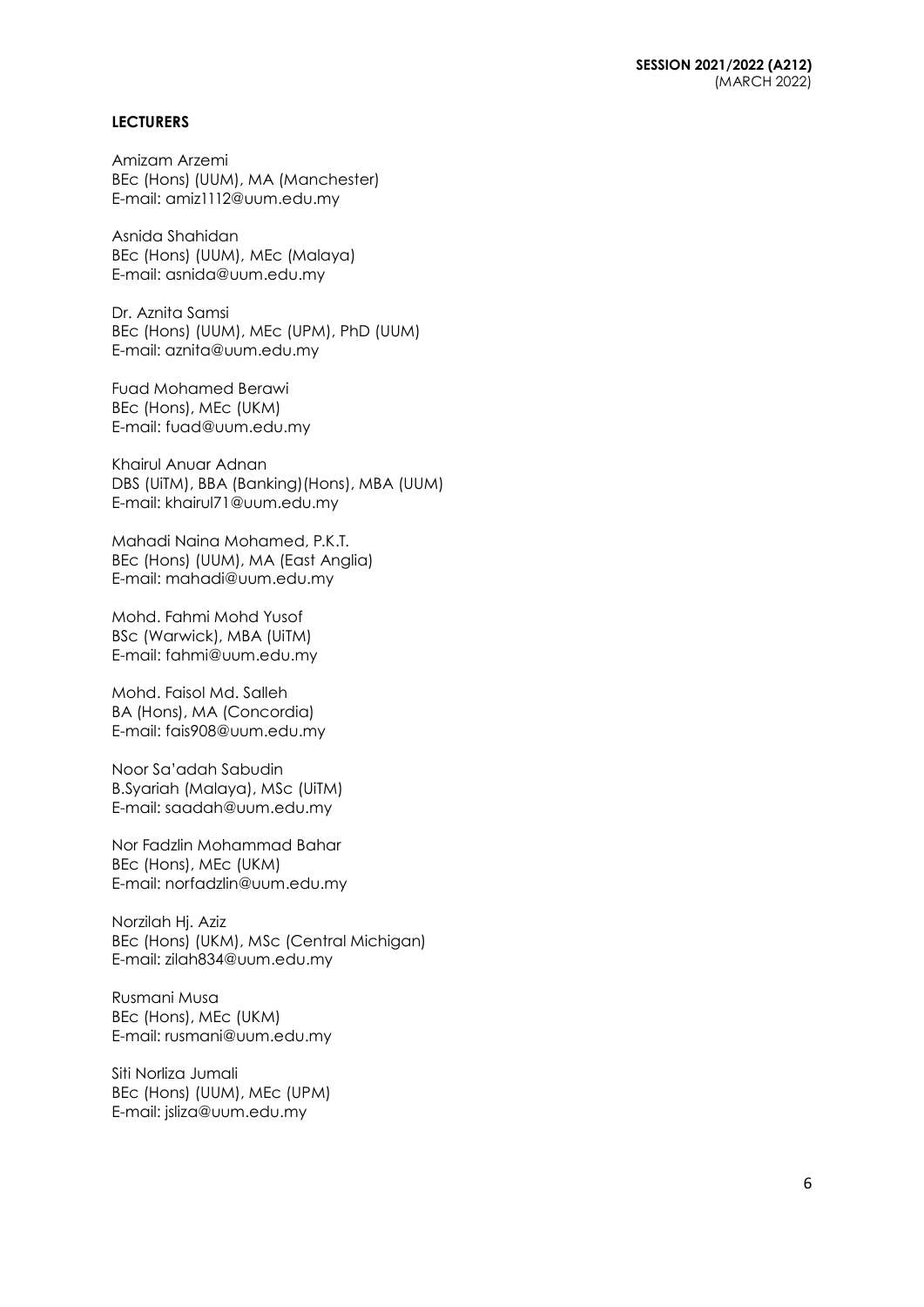Wan Zahrah Wan Din BA (Hons) (Laurentian), MA (Concordia) E-mail: [zahrah@uum.edu.my](mailto:zahrah@uum.edu.my)

Zalila Othman BA (Michigan), MA (Essex) E-mail: [zalila@uum.edu.my](mailto:zalila@uum.edu.my)

Zalina Mohd. Mohaideen Dip.Ed (Malaya), BEc (Hons) (Malaya), MEc (UKM) E-mail: [zalina@uum.edu.my](mailto:zalina@uum.edu.my)

## **BACHELOR OF SCIENCE AGRIBUSINESS MANAGEMENT WITH HONOURS [BSc. Agribus. Mgmt (Hons)]**

The Bachelor of Science Agribusiness Management with Honours consists of the following **FIVE (5)** components:

| <b>COMPONENT</b>                  | <b>CREDIT HOURS</b> |
|-----------------------------------|---------------------|
| UNIVERSITY CORE COURSES           | 16                  |
| <b>ENGLISH CORE COURSES</b><br>B. |                     |
| C. PROGRAMME CORE COURSES         | 95                  |
| D. LANGUAGE COMPONENT             |                     |
| E. FREE ELECTIVE                  |                     |
| <b>TOTAL CREDIT HOURS</b>         | 132                 |

To be awarded a Bachelor of Science Agribusiness Management with Honours, a student is required **to take and pass a minimum of 132 credit hours** which include courses in the programme structure as shown below:

## **A. UNIVERSITY CORE (16 CREDIT HOURS)**

i. Malaysian Students

| <b>CODE</b>     | <b>COURSE</b>                       | <b>CREDIT HOURS</b> |
|-----------------|-------------------------------------|---------------------|
| MPU1043         | Falsafah dan Isu Semasa             |                     |
| MPU1013         | Penghayatan Etika dan Peradaban     |                     |
| <b>SADN1033</b> | <b>Malaysian Nationhood Studies</b> |                     |
| <b>BPME1013</b> | Introduction to Entrepreneurship    |                     |
| VXXXXXXX        | Co-Curriculum                       |                     |
|                 | TOTAL                               |                     |

ii. International Students

| <b>CODE</b>     | <b>COURSE</b>                    | <b>CREDIT HOURS</b> |
|-----------------|----------------------------------|---------------------|
| <b>MPU1043</b>  | Falsafah dan Isu Semasa          | 3                   |
| <b>OR</b>       | OR                               |                     |
| MPU1013         | Penghayatan Etika dan Peradaban  |                     |
| SBLF1093        | Malay as Foreign Language 1      |                     |
| <b>SADN1033</b> | Malaysian Nationhood Studies     |                     |
| <b>BPME1013</b> | Introduction to Entrepreneurship |                     |
| <b>VXXXXXXX</b> | Co-Curriculum                    |                     |
|                 | TOTAL                            |                     |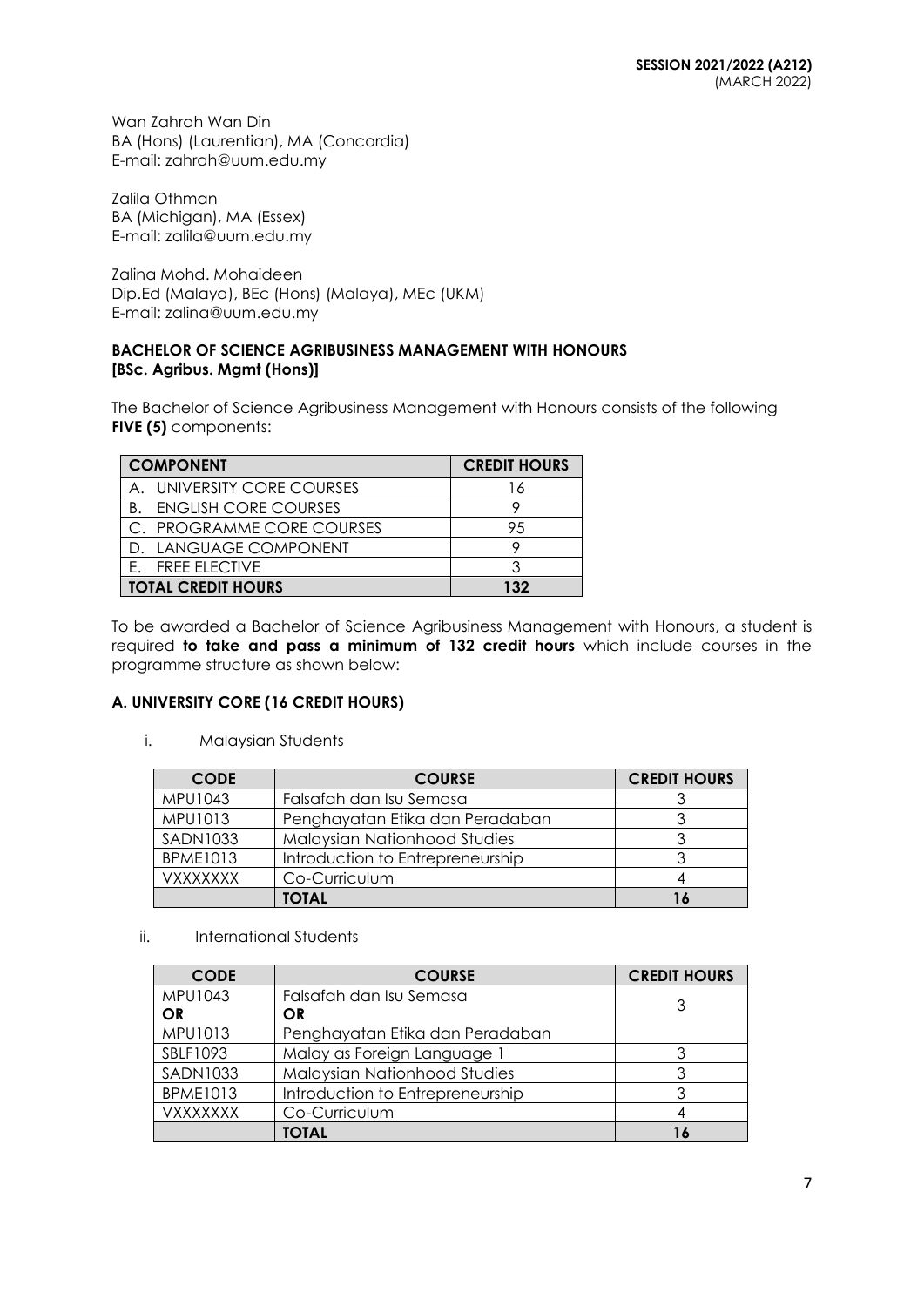1. Choose any **ONE (1)** of the Co-Curriculum courses. Students are subjected to conditions determined by the respective courses.

## **B. ENGLISH CORE COURSES (9 CREDIT HOURS)**

A student is required to take English core courses according to the MUET result taken during the application process.

## **NUMBER OF CREDIT HOURS FOR UNDERGRADUATE ENGLISH LANGUAGE COURSES (EFFECTIVE A201 – OCTOBER 2020)**

| <b>MUET</b>   | <b>IELTS</b> | <b>TOEFL</b><br><b>iBT</b> 1 | <b>PTE</b><br><b>ACADEMIC</b> | <b>CEFR</b><br><b>LEVEL</b> | <b>COURSES</b>                                                                                                                                                | <b>TOTAL CREDIT</b><br><b>HOURS</b>                                                                                     |
|---------------|--------------|------------------------------|-------------------------------|-----------------------------|---------------------------------------------------------------------------------------------------------------------------------------------------------------|-------------------------------------------------------------------------------------------------------------------------|
| <b>BAND 1</b> | < 4.0        | $0 - 31$                     | $0 - 29$                      | A2                          | Foundation English +<br>3 Core Courses [EPI,<br>EPII, EPIII]                                                                                                  | $12 \overline{ }$<br>credit<br>hours<br>*Foundation English<br>is credit bearing but<br>included<br>not<br>in.<br>CGPA. |
| <b>BAND2</b>  | $4.0 - 5.0$  | $32 - 45$                    | $30 - 41$                     | <b>B1</b>                   | 3<br>Core<br>Courses<br>[EPI, EPII, EPIII]                                                                                                                    | 9 credit hours                                                                                                          |
| <b>BAND 3</b> | 5.5          | $46 - 59$                    | $42 - 49$                     | <b>B2</b>                   | $\overline{2}$<br>Core<br>Courses<br>$[EPII, EPIII] + 1 ESP$                                                                                                  | 9 credit hours                                                                                                          |
| <b>BAND4</b>  | $6.0 - 6.5$  | $60 - 93$                    | $50 - 64$                     | <b>B2</b>                   | Core<br>Course<br>$[EPIII] + 2 ESP$                                                                                                                           | 9 credit hours                                                                                                          |
| <b>BAND 5</b> | $7.0 - 8.0$  | $94 - 114$                   | $65 - 82$                     | C1                          | <b>EXEMPTED FROM ANY</b><br>ENGLISH LANGUAGE<br><b>COURSES</b><br>*except<br>for language courses<br>that are listed as<br>programme<br>core<br>course        | $\equiv$                                                                                                                |
| <b>BAND 6</b> | $8.5 - 9.0$  | $115 - 120$                  | $83 - 80$                     | C <sub>2</sub>              | <b>EXEMPTED FROM ANY</b><br><b>ENGLISH LANGUAGE</b><br><b>COURSES</b><br>*except<br>for language courses<br>that are listed as<br>programme<br>core<br>course |                                                                                                                         |

**STUDENTS WITH MUET BAND 5, BAND 6 AND FROM ENGLISH SPEAKING COUNTRIES ARE EXEMPTED FORM ANY ENGLISH LANGUAGE CORSES, EXCEPT FOR ENGLISH LANGUAGE COURSES THAT ARE LISTED AS PROGRAMME CORE COURSES. HOWEVER, THEY ARE ALLOWED TO REGISTED FOR ANY COURSES AS A FREE ELECTIVE.**

| LIST OF COURSES |  |
|-----------------|--|
|-----------------|--|

| PRE-REQUISITE/<br><b>CONDITIONAL COURSES</b> | UNIVERSITY CORE COURSES                                                                                                    | <b>ENGLISH FOR SPECIFIC PURPOSES</b><br><b>COURSES [ESP]</b>                                                                                                                                          |
|----------------------------------------------|----------------------------------------------------------------------------------------------------------------------------|-------------------------------------------------------------------------------------------------------------------------------------------------------------------------------------------------------|
| SBLE1073 Foundation English                  | SBLE1063 English Proficiency I [EPI]<br>SBLE2113 English Proficiency II [EPII]<br>SBLE3123 English Proficiency III [EPIII] | SBLE3113 English for Small Group<br>Communication<br>SBLE3143 Report Writing<br>SBLE3153 Hospitality English<br>SBLE3163 Public Speaking Skills<br>SBLE3173 English for Professional<br>Communication |
| References:                                  |                                                                                                                            |                                                                                                                                                                                                       |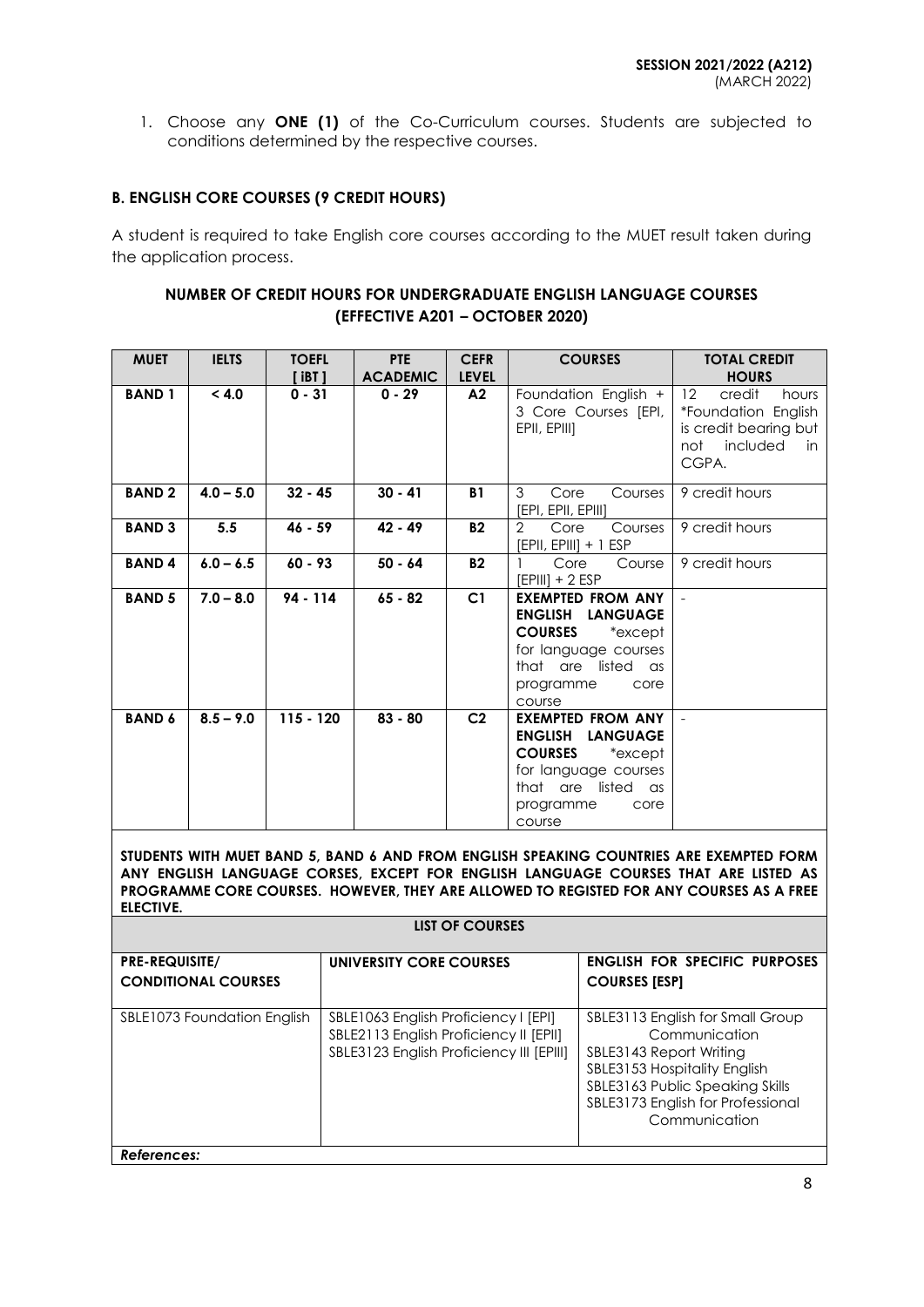MUET to IELTS – correlational study (2020) MEC PTE Academic to IELTS – Pearson Education website (2020) recognised by British Council TOEFL iBT scores to IELTS – <u>[www.ets.org](http://www.ets.org/)</u> linking study (2010) IELTS to CEFR – Cambridge English

# **C. PROGRAMME CORE COURSES (95 CREDIT HOURS)**

| <b>CODE</b>     | <b>COURSE</b>                               | <b>CREDIT</b><br><b>HOURS</b> | <b>PREREQUISITE</b>                                                                   |
|-----------------|---------------------------------------------|-------------------------------|---------------------------------------------------------------------------------------|
| <b>BECA1013</b> | Biology                                     | 3                             | <b>NONE</b>                                                                           |
| <b>BECA1023</b> | Chemistry                                   | $\mathfrak{S}$                | <b>NONE</b>                                                                           |
| <b>BECA2013</b> | Animal Husbandry                            | 3                             | BECA1013 Biology<br><b>AND</b><br><b>BECA1023 Chemistry</b>                           |
| <b>BECA2023</b> | Food Science                                | 3                             | BECA1013 Biology<br><b>AND</b><br><b>BECA1023 Chemistry</b>                           |
| <b>BECA2033</b> | Soil Science                                | 3                             | BECA1013 Biology<br><b>AND</b><br>BECA1023 Chemistry                                  |
| <b>BECA2043</b> | Agronomy                                    | 3                             | BECA1013 Biology<br><b>AND</b><br><b>BECA1023 Chemistry</b>                           |
| <b>BECA2053</b> | Aquaculture Management                      | 3                             | BECA1013 Biology<br><b>AND</b><br><b>BECA1023 Chemistry</b>                           |
| <b>BPMN1013</b> | Principles of Management                    | 3                             | <b>NONE</b>                                                                           |
| <b>BKAN1013</b> | <b>Basic Accounting</b>                     | 3                             | <b>NONE</b>                                                                           |
| <b>BWFF1013</b> | <b>Basic Finance</b>                        | 3                             | <b>NONE</b>                                                                           |
| <b>BPMN3023</b> | Strategic Management                        | 3                             | Have taken and passed 100<br>credit hours                                             |
| <b>BJMP2033</b> | Operation and Production<br>Management      | 3                             | SQQS1013 Elementary<br>Statistics<br><b>AND</b><br>SQQM1023 Managerial<br>Mathematics |
| <b>BJMP3073</b> | Purchasing and Supply Chain<br>Management   | 3                             | <b>BJMP2033</b><br>Operation and Production<br>Management                             |
| BEEB1013        | Principles of Economics                     | 3                             | <b>NONE</b>                                                                           |
| BEEB2013        | Microeconomics                              | 3                             | BEEB1013<br>Principles of Economics                                                   |
| BEEB2023        | Macroeconomics                              | 3                             | BEEB1013<br>Principles of Economics                                                   |
| <b>GLUL3223</b> | Agribusiness Law                            | $\mathfrak 3$                 | <b>NONE</b>                                                                           |
| <b>BEEA3113</b> | <b>Agricultural Production</b><br>Economics | 3                             | <b>BEEB2013 Microeconomics</b><br><b>AND</b><br><b>BEEB2023 Macroeconomics</b>        |
| <b>BEEA3033</b> | Agribusiness Finance                        | 3                             | <b>BEEB2013 Microeconomics</b><br><b>AND</b><br><b>BEEB2023 Macroeconomics</b>        |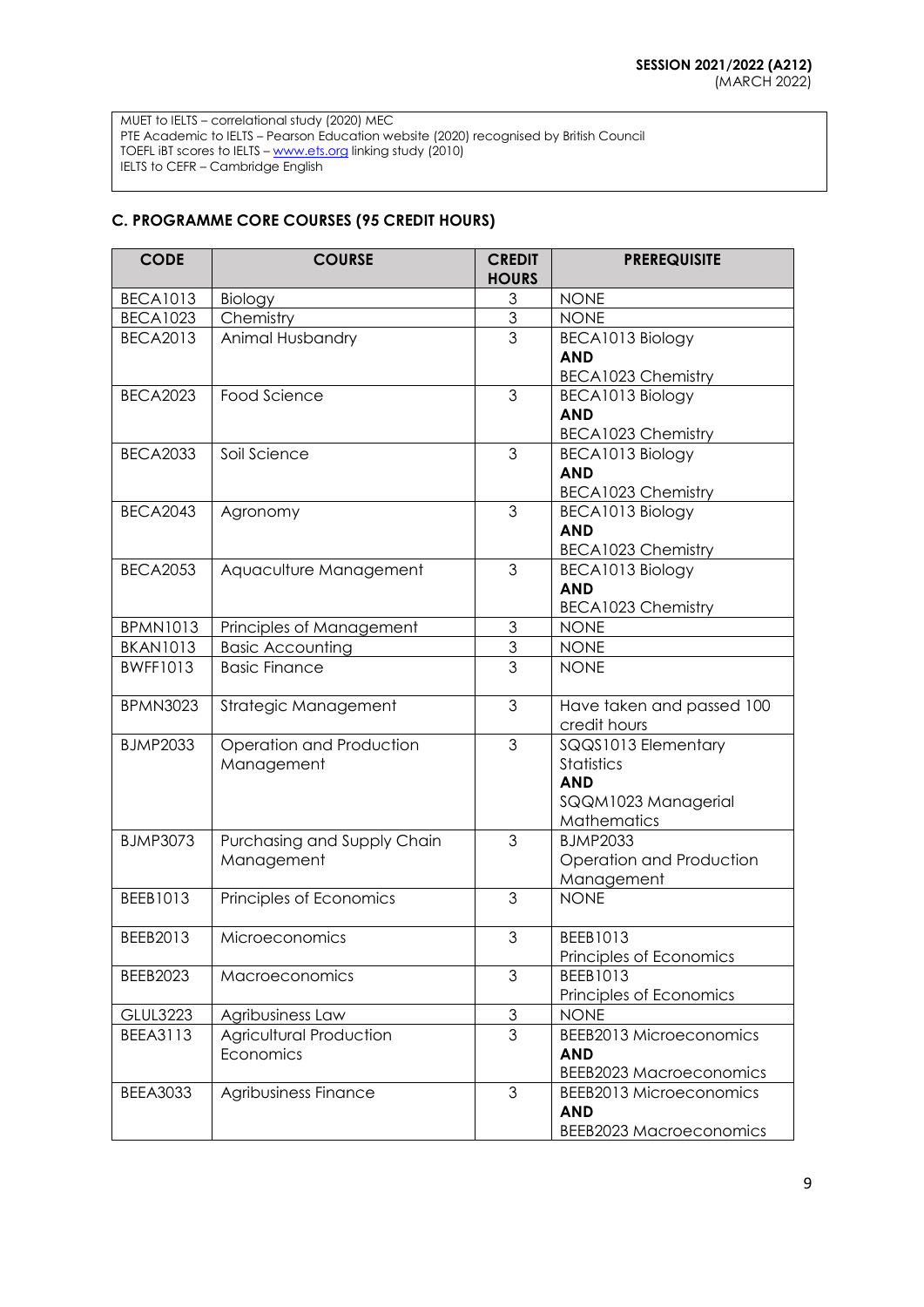| BFFA3123        | Agribusiness Management                   | 3 | <b>BEEB2013 Microeconomics</b><br><b>AND</b><br><b>BEEB2023 Macroeconomics</b> |
|-----------------|-------------------------------------------|---|--------------------------------------------------------------------------------|
| <b>BEEA3133</b> | Agricutural Development<br>Economics      | 3 | BEEB2013 Microeconomics<br><b>AND</b><br><b>BEEB2023 Macroeconomics</b>        |
| <b>BEEA3153</b> | Agricultural Marketing                    | 3 | BEEB2013 Microeconomics<br><b>AND</b><br><b>BEEB2023 Macroeconomics</b>        |
| BEEA3163        | International Agricultural Trade          | 3 | BEEB2013 Microeconomics<br><b>AND</b><br><b>BEEB2023 Macroeconomics</b>        |
| <b>BPMN3123</b> | <b>Management Ethics</b>                  | 3 | Have Taken and Passed 70<br>Credit Hours                                       |
| SQQM1023        | <b>Managerial Mathematics</b>             | 3 | <b>NONE</b>                                                                    |
| SQQS1013        | <b>Elementary Statistics</b>              | 3 | <b>NONE</b>                                                                    |
| BEER3043        | Research Methods                          | 3 | BEEB2013 Microeconomics<br><b>AND</b><br><b>BEEB2023 Macroeconomics</b>        |
| SBLE3143        | Report Writing                            | 3 | SBLE3123 English Proficiency III                                               |
| SBLE3173        | English for Professional<br>Communication | 3 | SBLE3123 English Proficiency III                                               |
| <b>BEEX4908</b> | Practicum                                 | 8 | Have taken and passed all<br>courses under the<br>programme core               |

## **D. LANGUAGE COMPONENT (9 CREDIT HOURS)**

Student must complete the first until the third stage of any language course taken.

| <b>CODE</b>     | <b>COURSE</b>                            | <b>CREDIT</b><br><b>HOURS</b> | <b>PREREQUISITE</b>                                    |
|-----------------|------------------------------------------|-------------------------------|--------------------------------------------------------|
| SBLF1053        | Mandarin Language I / Foreign Language   | 3                             | <b>NONE</b>                                            |
| <b>SBLF2053</b> | Mandarin Language II / Foreign Language  | 3                             | SBLF1053 Mandarin<br>Language I / Foreign<br>Language  |
| <b>SBLF3053</b> | Mandarin Language III / Foreign Language | 3                             | SBLF2053 Mandarin<br>Language II / Foreign<br>Language |

Chinese students can choose any foreign language course **EXCEPT** Mandarin.

Any students from Chinese medium school can choose any of the foreign language courses **EXCEPT** Mandarin.

Students from Religious school are not allowed to take Arabic.

Students from Malaysia, Indonesia, Brunei, Singapore, and southern Thailand are not allowed to take Bahasa Melayu.

International students are allowed to choose any foreign language course EXCEPT their Native Language.

Students need to complete the first stage to the third stage of any language course chosen.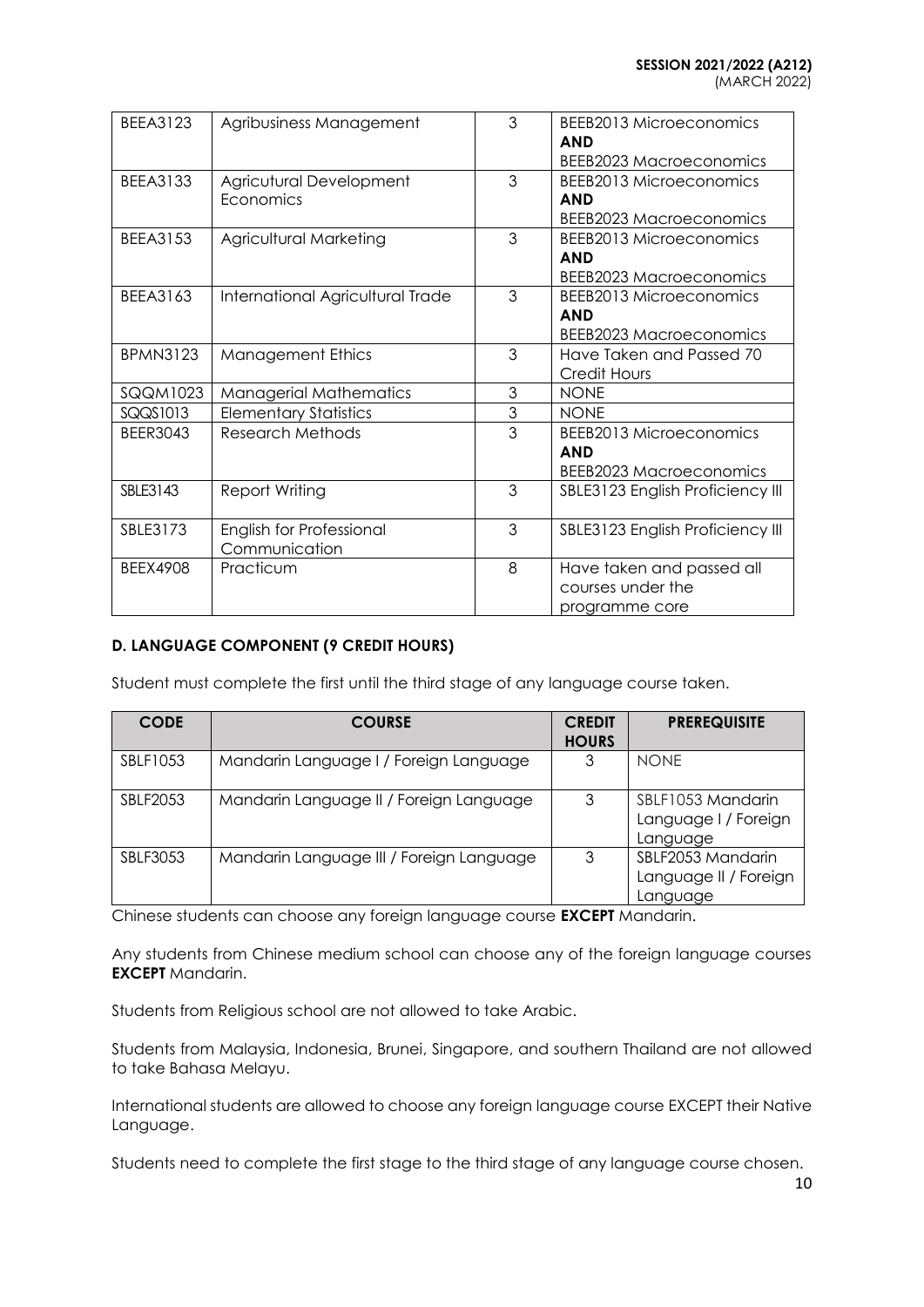## **E. FREE ELECTIVE (3 CREDIT HOURS)**

Students can choose **ONE (1)** course offered by another programme at the same School or courses offered by other Schools considering the following:

- i. Must meet the prerequisite of the courses if such courses require prerequisites.
- iii. Equivalent courses cannot be considered as free elective courses.

## **PROGRAMME SUGGESTED COURSES BY SEMESTER FOR BACHELOR OF SCIENCE AGRIBUSINESS MANAGEMENT WITH HONOURS [BSc. Agribus. Mgmt. (Hons)]**

| Code                        | 1st Semester                              | <b>Credit</b><br><b>Hours</b> | Code                        | 2nd Semester                                          | <b>Credit</b><br><b>Hours</b> |
|-----------------------------|-------------------------------------------|-------------------------------|-----------------------------|-------------------------------------------------------|-------------------------------|
| <b>BPMN1013</b>             | Principles of<br>Management               | 3                             | MPU1043<br>SBLEXXXX         | Falsafah dan Isu Semasa<br><b>English Core Course</b> | $\mathfrak 3$<br>3            |
| SBLEXXXX                    | <b>English Core Course</b>                | 3                             | <b>SQQM1023</b>             | Managerial                                            | 3                             |
| <b>SADN1033</b>             | Malaysian Nationhood                      | 3                             |                             | Mathematics                                           |                               |
| BEEB1013                    | <b>Studies</b><br>Principles of Economics | 3                             | BEEB2013<br><b>BECA1023</b> | Microeconomics<br>Chemistry                           | $\mathfrak{S}$<br>3           |
| <b>BECA1013</b>             | Biology                                   | 3                             |                             | Language Component I                                  | 3                             |
| SQQS1013                    | <b>Elementary Statistics</b>              | 3                             | <b>VXXXXXXX</b>             | Co-Curriculum II                                      |                               |
| <b>VXXXXXXX</b>             | Co-Curriculum I                           | $\mathbf{1}$                  |                             |                                                       |                               |
| <b>Total</b>                |                                           | 19                            | Total                       |                                                       | $\overline{19}$               |
| Code                        | 3rd Semester                              | <b>Credit</b><br><b>Hours</b> | Code                        | 4th Semester                                          | <b>Credit</b><br><b>Hours</b> |
| SBLEXXXX                    | <b>English Core Course</b>                | 3                             | <b>BWFF1013</b>             | <b>Basic Finance</b>                                  | 3                             |
| <b>BEEB2023</b>             | Macroeconomics<br>Language Component II   | 3<br>3                        | <b>BECA2013</b>             | Language Component III<br>Animal Husbandary           | 3<br>3                        |
| <b>BECA2023</b>             | Food Science                              | 3                             | <b>BECA2033</b>             | Soil Science                                          | $\overline{3}$                |
| <b>BECA2053</b>             | Aquaculture                               | 3                             | <b>BEEA3153</b>             | Agricultural Marketing                                | 3                             |
| MPU1013                     | Management<br>Penghayatan Etika dan       | 3                             | <b>BEEA3133</b>             | Agricultural<br><b>Development Economics</b>          | 3                             |
|                             | Peradaban                                 |                               | <b>VXXXXXXX</b>             | Co-Curriculum IV                                      | 1                             |
| <b>VXXXXXXX</b>             | Co-Curriculum III                         | $\mathbf{1}$                  |                             |                                                       |                               |
| <b>Total</b>                |                                           | 19                            | <b>Total</b>                |                                                       | 19                            |
| Code                        | 5th Semester                              | <b>Credit</b><br><b>Hours</b> | Code                        | 6th Semester                                          | <b>Credit</b><br><b>Hours</b> |
| <b>BKAN1013</b>             | <b>Basic Accounting</b>                   | 3                             | SBLE3173                    | English for Professional                              | 3                             |
| SBLE3143<br><b>BJMP2033</b> | <b>Report Writing</b><br>Operation and    | 3<br>3                        | <b>GLUL3223</b>             | Communication<br>Agribusiness Law                     | $\mathfrak{S}$                |
|                             | Production Management                     |                               | <b>BEEA3033</b>             | Agribusiness Finance                                  | $\mathfrak{S}$                |
| <b>BEEA3123</b>             | Agribusiness                              | 3                             | <b>BECA2043</b>             | Agronomy                                              | 3                             |
| <b>BEEA3113</b>             | Management<br>Agricultural Production     | 3                             | <b>BJMP3073</b>             | Purchasing and Supply<br>Chain Management             | $\overline{3}$                |
|                             | Economics                                 |                               |                             |                                                       |                               |
| <b>BPMN3123</b>             | <b>Management Ethics</b>                  | 3                             |                             |                                                       |                               |
| <b>Total</b>                |                                           | 18                            | <b>Total</b>                |                                                       | 15                            |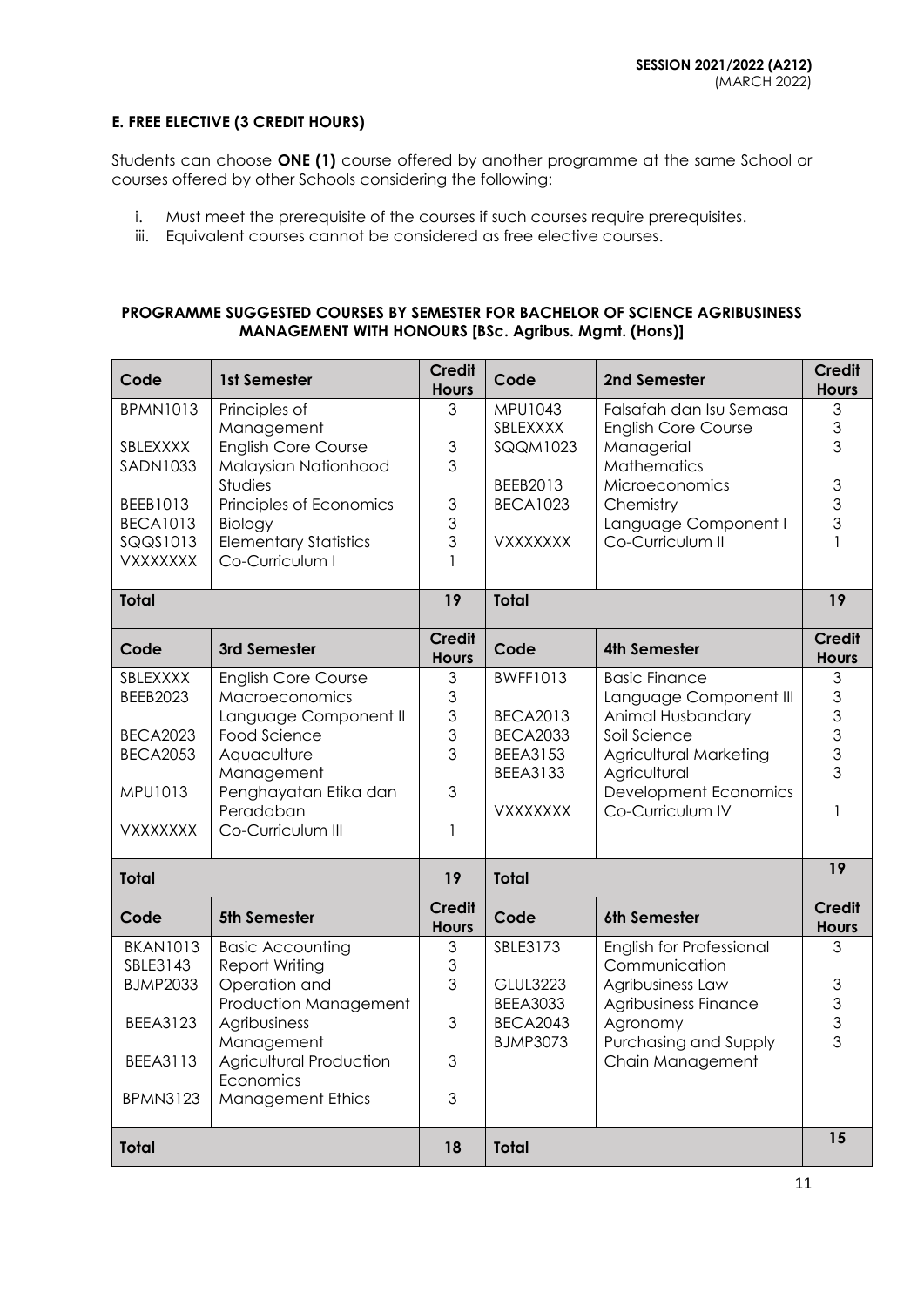#### **SESSION 2021/2022 (A212)** (MARCH 2022)

| Code            | <b>7th Semester</b>                 | Credit<br><b>Hours</b> | Code            | 8th Semester | <b>Credit</b><br><b>Hours</b> |
|-----------------|-------------------------------------|------------------------|-----------------|--------------|-------------------------------|
| <b>BPME1013</b> | Introduction to<br>Entrepreneurship | 3                      | <b>BEEX4908</b> | Practicum    | 8                             |
| <b>BEER3043</b> | <b>Research Methods</b>             | 3                      |                 |              |                               |
| <b>BEEA3163</b> | International Agricultural<br>Trade | 3                      |                 |              |                               |
| <b>BPMN3023</b> | Strategic Management                | 3                      |                 |              |                               |
|                 | Free Elective                       | 3                      |                 |              |                               |
| <b>Total</b>    |                                     | 15                     | <b>Total</b>    |              |                               |

**Total Overall Credit Hours: 132 credit hours**

## **COURSES OFFERED BY SEMESTER**

| <b>CODE</b>     | <b>COURSES</b>                 | SEM I                   | <b>SEM II</b>           |
|-----------------|--------------------------------|-------------------------|-------------------------|
| <b>BECA1013</b> | Biology                        | Χ                       | Χ                       |
| <b>BECA1023</b> | Chemistry                      | Χ                       | Χ                       |
| <b>BECA2013</b> | Animal Husbandry               |                         | X                       |
| <b>BECA2023</b> | <b>Food Science</b>            | $\mathsf X$             |                         |
| <b>BECA2033</b> | Soil Science                   | $\overline{\mathsf{X}}$ | $\mathsf X$             |
| <b>BECA2043</b> | Agronomy                       |                         | X                       |
| <b>BECA2053</b> | Aquaculture Management         | Χ                       |                         |
| <b>BEEA3033</b> | Agribusiness Finance           | $\overline{X}$          | $\mathsf X$             |
| <b>BEEA3113</b> | <b>Agricultural Production</b> | X                       | Χ                       |
|                 | Economics                      |                         |                         |
| <b>BEEA3123</b> | Agribusiness Management        | Χ                       | Χ                       |
| <b>BEEA3133</b> | Agricultural Development       | $\overline{\mathsf{X}}$ | X                       |
|                 | Economics                      |                         |                         |
| <b>BEEA3153</b> | <b>Agricultural Marketing</b>  | Χ                       | Χ                       |
| <b>BEEA3163</b> | International Agricultural     | X                       | X                       |
|                 | Trade                          |                         |                         |
| BEEB1013        | Principles of Economics        | Χ                       | Χ                       |
| BEEB2013        | Microeconomics                 | $\overline{\mathsf{x}}$ | X                       |
| BEEB2023        | Macroeconomics                 | $\overline{\mathsf{X}}$ | Χ                       |
| <b>BEER3043</b> | <b>Research Methods</b>        | $\overline{\mathsf{x}}$ | $\overline{\mathsf{X}}$ |
| <b>BPMN1013</b> | Principles of Management       | $\overline{X}$          | X                       |
| <b>BKAL1013</b> | <b>Business Accounting</b>     | Χ                       | Χ                       |
| <b>BWFF1013</b> | <b>Basic Finance</b>           | $\overline{X}$          | X                       |
| <b>BPMN3023</b> | Strategic Management           | $\mathsf X$             | Χ                       |
| <b>BJMP2033</b> | Operation and Production       | X                       |                         |
|                 | Management                     |                         |                         |
| <b>BJMP3073</b> | Purchasing and Supply          |                         | Χ                       |
|                 | Chain Management               |                         |                         |
| <b>GLUL3223</b> | Agribusiness Law               |                         | Χ                       |
| <b>BEEX4908</b> | Practicum                      | $\sf X$                 | X                       |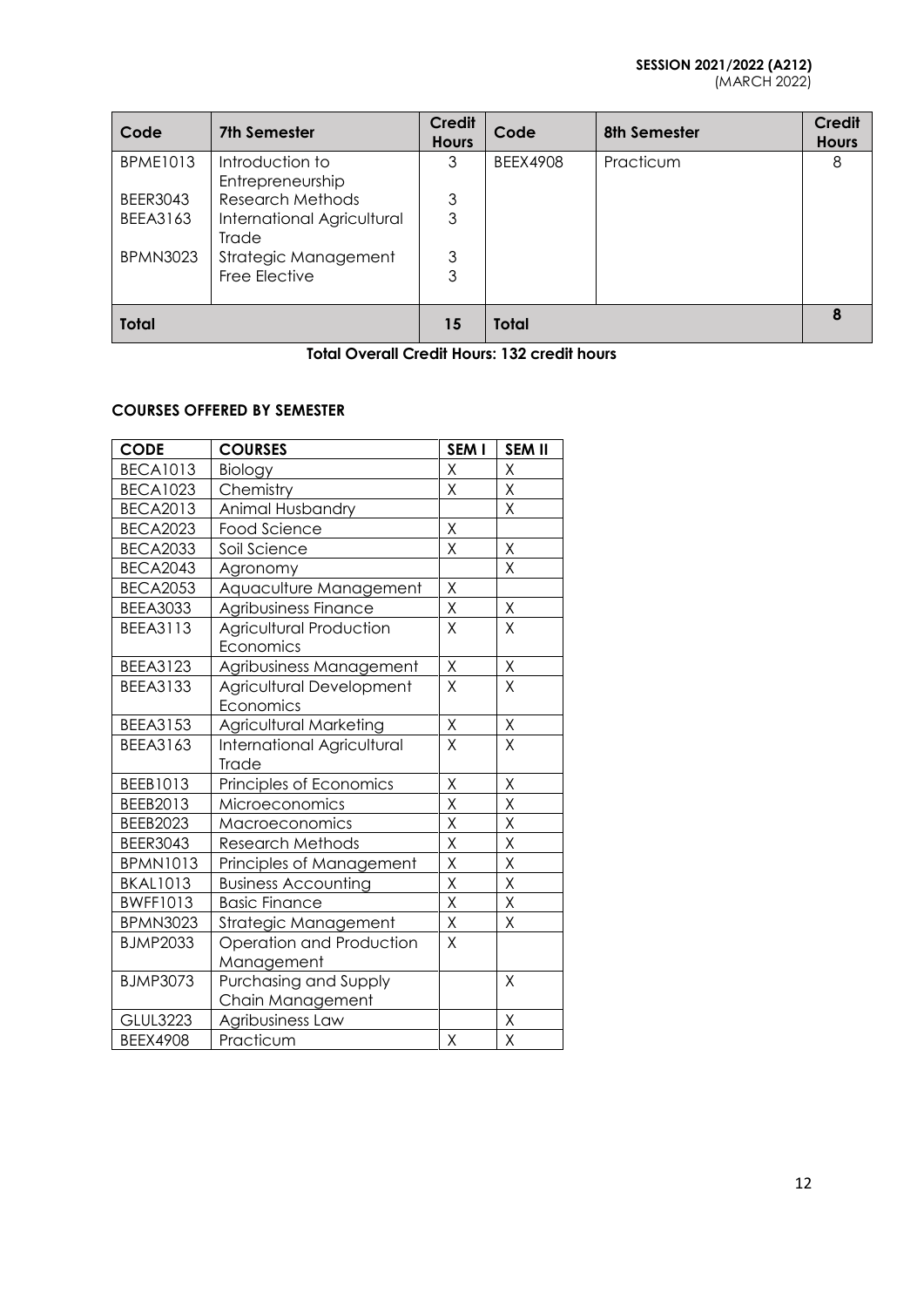#### **COURSE SYNOPSIS**

#### **BECA1013 BIOLOGY PRE-REQUISITE NONE**

This course covers the introduction to genetics, principles of segregation and independent organization, genetics population, the concept of genetic evolution and the process of species classification. The course also covers aspects of animal physiology and ecology. Principles of conservation and renewable natural resources, the role of parks, pollution, eutrophication and erosion are also discussed.

……………………………………………………………………………

#### **BECA1023 CHEMISTRY PRE-REQUISITE NONE**

This course covers the introduction of measurement, stoichiometry, reactions, theory of kinetic gases, thermochemical, atomic structure, electronic structure and the periodic table, chemical bonding, tedoks reaction, electrochemistry, acids and bases, chemical nuclear, organic chemicals, chemicals, inorganic, and biochemical.

……………………………………………………………………………

#### **BECA2013 ANIMAL HUSBANDRY**

### **PRE-REQUISITE BECA1013 BIOLOGY, BECA1023 CHEMISTRY**

This course provides an introduction to livestock production and management aspects, and its role in the agricultural sector. This course will also include an introduction to livestock species, diseases and advantages of the livestock. Management of livestock (cattle, sheep, buffalo, and deer) and non-ruminants (poultry, pigs) will be covered in general.

……………………………………………………………………………

## **BECA2023 FOOD SCIENCE**

## **PRE-REQUISITE BECA1013 BIOLOGY, BECA1023 CHEMISTRY**

This course discusses the fundamentals of food science. It covers the basics according functions in some selected commodities. This course will also discuss the methods of food processing, food operations, the effects of food processing, food safety, food storage, food product wrapping, food laws and rules, and food labels.

……………………………………………………………………………

## **BECA2033 SOIL SCIENCE**

### **PRE-REQUISITE BECA1013 BIOLOGY, BECA1023 CHEMISTRY**

This course discusses the biological, physical and chemical aspects of soil such as access to land, resources and land development, soil fertility, fertilizers, soil organisms, soil sampling techniques and related tests.

……………………………………………………………………………

### **BECA2043 AGRONOMY**

### **PRE-REQUISITE BECA1013 BIOLOGY, BECA1023 CHEMISTRY**

Agronomy is the science and technology of using plants for food, fuel, feed, and fiber. Agronomy encompasses work in the areas of plant genetics, plant physiology, meteorology, and soil science. Agronomy is the application of a combination of sciences like biology, chemistry, ecology, earth science, and genetics. Agronomists today are involved with many issues including producing food, creating healthier food, managing environmental impact of agriculture, and creating energy from plants Agronomists often specialize in areas such as crop rotation, irrigation and drainage, plant breeding, soil and plant classification, soil fertility, weed control and pest control.

……………………………………………………………………………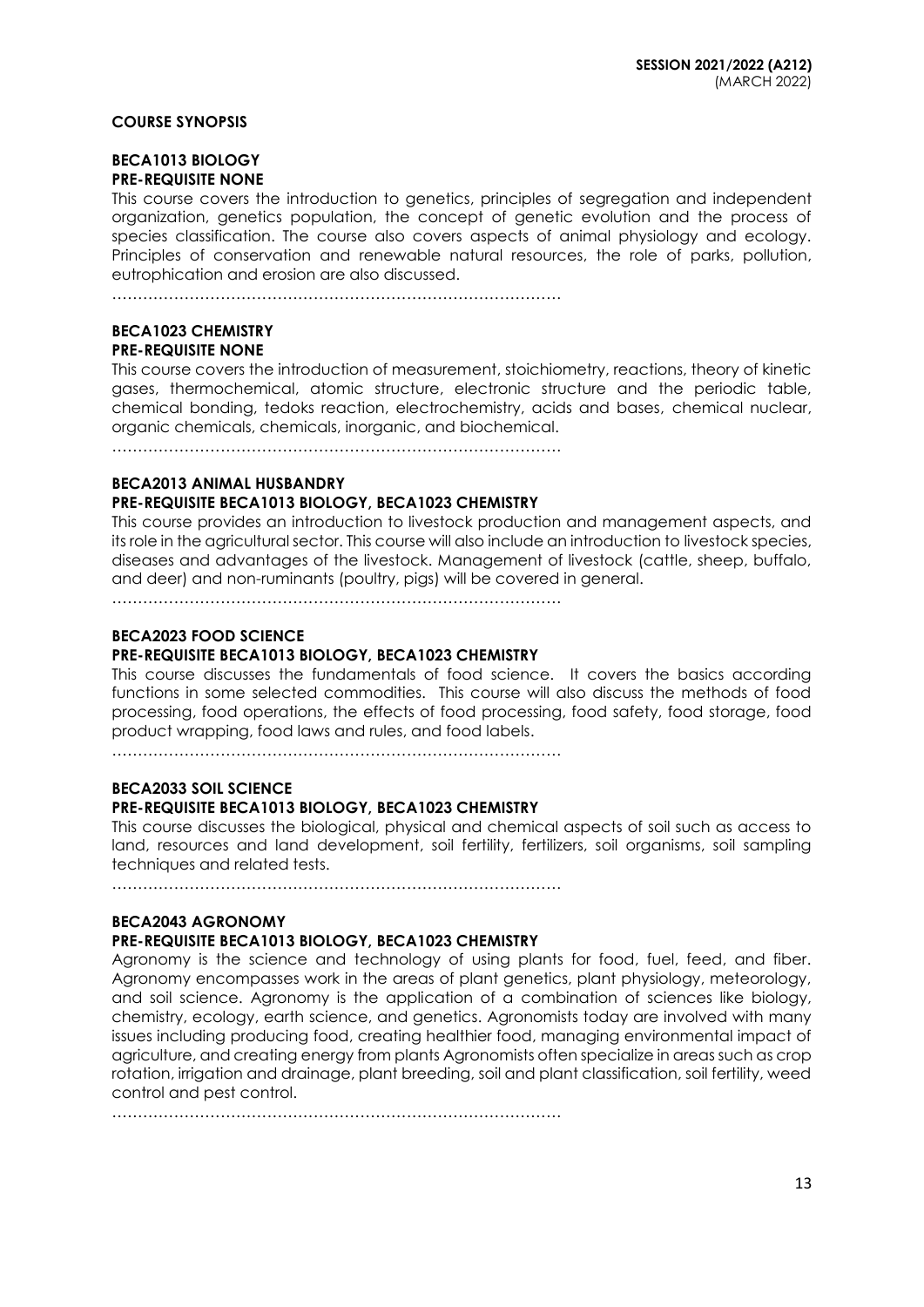#### **BECA2053 AQUACULTURE MANAGEMENT**

#### **PRE-REQUISITE BECA1013 BIOLOGY, BECA1023 CHEMISTRY**

This course introduces the history and development of aquaculture sector nationally and globally. It consists of the economics and management of aquaculture production. The aquaculture management include seed management, feed management, water management, health management, postharvest management and more. This course also covers the environmental and social issue in aquaculture production.

……………………………………………………………………………

### **BEEA3033 AGRIBUSINESS FINANCE**

#### **PRE-REQUISITE BEEB2013 MICROECONOMICS, BEEB2023 MACROECONOMICS**

This course discusses about financial issues such as how to get capital to run agribusiness activity, policies related agribusiness credit, evaluation of the lending criterias by financial institutions, credit analysis and preparation of paperwork for loan applications.

.........................................................................................................

### **BEEA3113 AGRICULTURAL PRODUCTION ECONOMICS**

### **PRE-REQUISITE BEEB2013 MICROECONOMICS, BEEB2023 MACROECONOMICS**

This course provides an introduction to the economic aspects of agricultural production. The focus will be given on the relationship between inputs and outputs for the use of various variable inputs. This course also discusses important methods in selecting agricultural investment that are useful for a manager in making farm decisions. Empirical examples are used to combine theories with practices.

……………………………………………………………………………

#### **BEEA3123 AGRIBUSINESS MANAGEMENT PRE-REQUISITE BEEB2013 MICROECONOMICS, BEEB2023 MACROECONOMICS**

This course covers the overall basic aspects of the management of agribusiness. It provides an exposure to the core and applications of agribusiness activities, beginning from the level of understanding farm management to produce agricultural output to the marketing aspects and agricultural economics in order to ensure students gain sufficient knowledge and basic expertise to be efficient and effective future agribusiness managers.

……………………………………………………………………………

#### **BEEA3153 AGRICULTURAL MARKETING PRE-REQUISITE BEEB2013 MICROECONOMICS, BEEB2023 MACROECONOMICS**

This course discusses the marketing institutions and international trade as well as their roles in distributing the agricultural output to ultimate consumers. This course also discusses economic and non-economic factors that influence the market and agricultural trade.

…………………………………………………………………………….

## **BEEA3163 INTERNATIONAL AGRICULTURAL TRADE**

### **PRE-REQUISITE BEEB2013 MICROECONOMICS, BEEB2023 MACROECONOMICS**

This course discusses the basic concepts of international trade and its application in food and other agricultural products. The course begins with a discussion of the concept of international trade, the impact of government intervention in the international market of agricultural products, and current issues related to agricultural goods trading.

.........................................................................................................